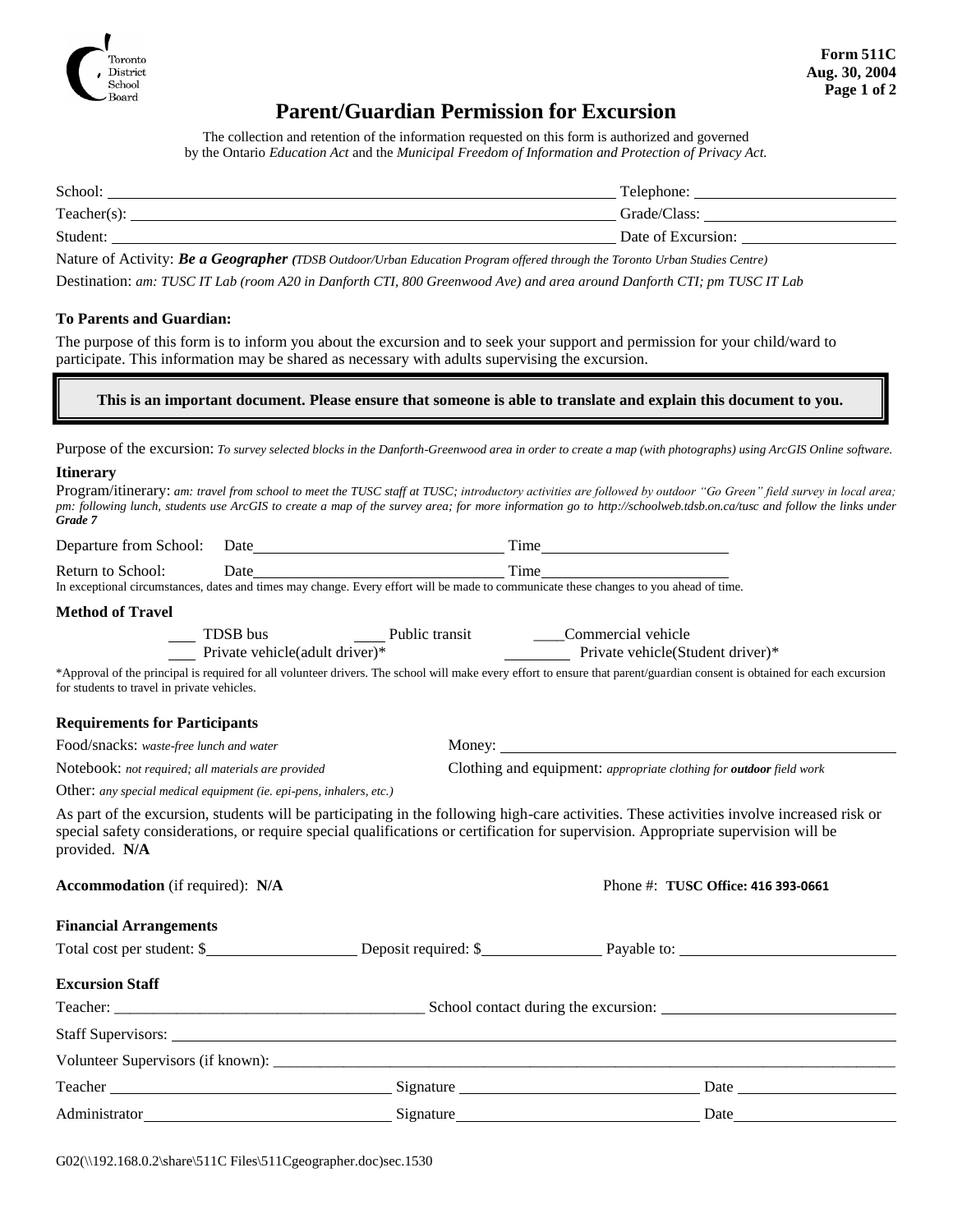

 **Please sign in either the YES or the NO box and return this form to the teacher by:\_\_\_\_\_\_\_\_\_\_\_\_\_\_\_\_\_\_\_\_\_\_\_\_\_\_\_\_\_\_\_**

| in the excursion to:                                                                                                                                                                                                                                                                                                                                                                                                       |    |  |  |
|----------------------------------------------------------------------------------------------------------------------------------------------------------------------------------------------------------------------------------------------------------------------------------------------------------------------------------------------------------------------------------------------------------------------------|----|--|--|
| <b>Be a Geographer (through the Toronto Urban Studies Centre, TDSB)</b> on (date) <u>_________________</u>                                                                                                                                                                                                                                                                                                                 |    |  |  |
| Emergency Contact: <u>Contact: Emergency Phone Number:</u> Emergency Phone Number:                                                                                                                                                                                                                                                                                                                                         |    |  |  |
| I/we give permission for my/our child/ward to be transported in a private vehicle (adult driver) ____, private vehicle<br>(student driver)_____ who has been authorized by the principal.                                                                                                                                                                                                                                  |    |  |  |
|                                                                                                                                                                                                                                                                                                                                                                                                                            |    |  |  |
| Is there any change in medical information or a medical reason why your child should not participate in the activity, or which may<br>lead him/her to require special attention during the activity?                                                                                                                                                                                                                       |    |  |  |
| Should it become necessary for my/our child/ward to have medical care, I/we hereby give the teacher permission to use her/his best<br>judgment in obtaining the best of such service for my/our child/ward. I/we understand that any cost will be my/our responsibility. I/we<br>also understand that in the event of illness or accident, I/we will be notified as soon as possible.<br>(printed name of parent/guardian) |    |  |  |
|                                                                                                                                                                                                                                                                                                                                                                                                                            |    |  |  |
| (or student, if 18 years old or older)<br>For students 18 years old or older, it is strongly recommended that the parent/guardian also sign this form.                                                                                                                                                                                                                                                                     |    |  |  |
| I wish to volunteer on this trip:<br>$Yes$ <sub>_________</sub>                                                                                                                                                                                                                                                                                                                                                            |    |  |  |
| Today's date:                                                                                                                                                                                                                                                                                                                                                                                                              |    |  |  |
| (or student, if 18 years old or older)                                                                                                                                                                                                                                                                                                                                                                                     |    |  |  |
|                                                                                                                                                                                                                                                                                                                                                                                                                            |    |  |  |
|                                                                                                                                                                                                                                                                                                                                                                                                                            |    |  |  |
| participate in the excursion to Be a Geographer (through the Toronto Urban Studies Centre, TDSB)                                                                                                                                                                                                                                                                                                                           | on |  |  |
| $(data)$ $(date)$                                                                                                                                                                                                                                                                                                                                                                                                          |    |  |  |
|                                                                                                                                                                                                                                                                                                                                                                                                                            |    |  |  |
| (printed name of parent/guardian)                                                                                                                                                                                                                                                                                                                                                                                          |    |  |  |
| (or student, if 18 years old or older)                                                                                                                                                                                                                                                                                                                                                                                     |    |  |  |